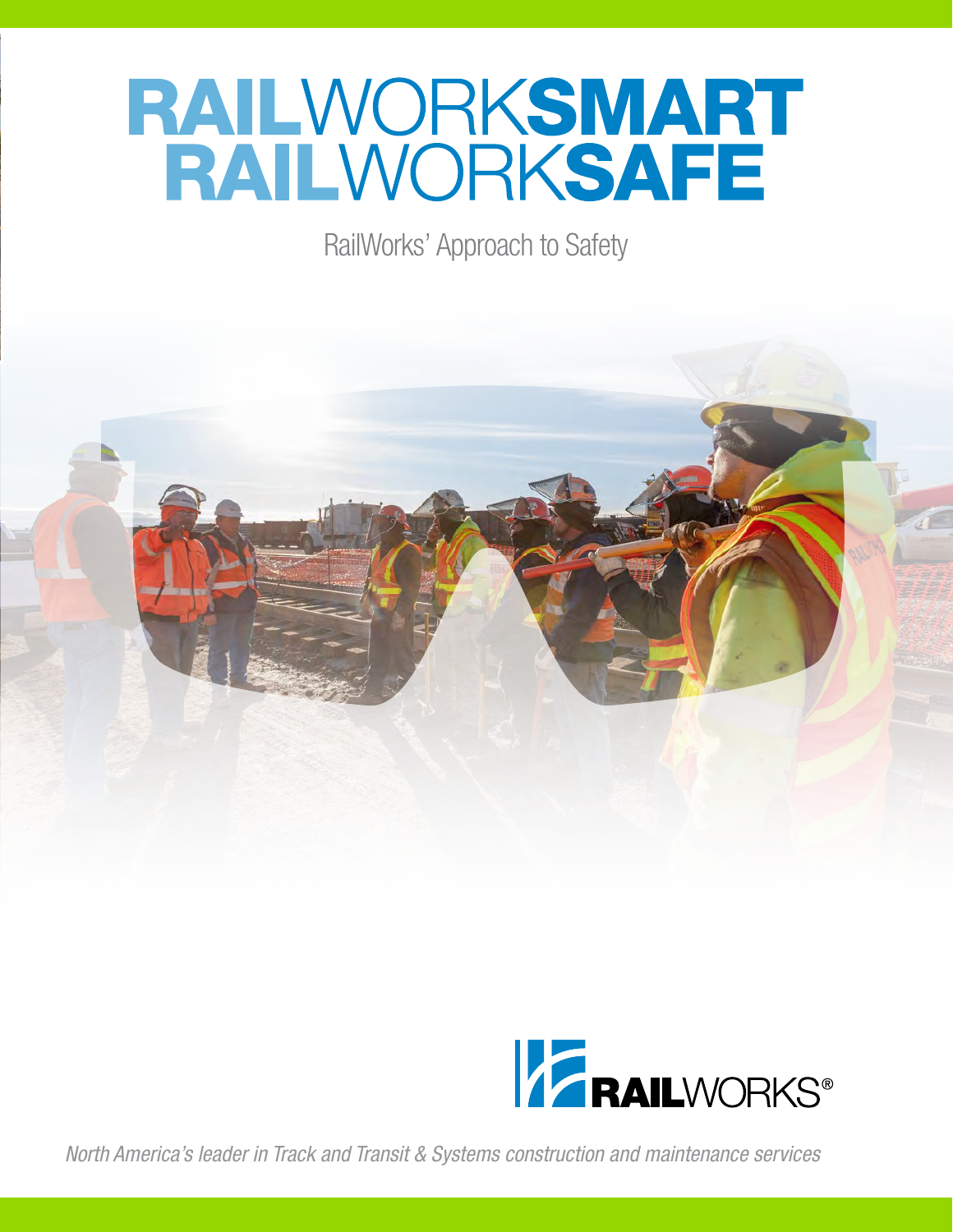### **How We See Safety**

Safety is our first job. No corners cut, no tradeoffs, no nonsense. It's our pledge to our employees, our clients and our jobsite partners. We believe working safely goes hand in hand with working in a smart manner to satisfy our customers.

### **RAILWORKSMART<br>RAILWORKSAFE**

RailWorks adheres to a risk-based safety management program aligned with the ANSI Z10 Standard for Safety Management Systems. We set our projects up for success by integrating safety into all of our work processes. That starts with better planning, more training, and project-specific briefings and inspections. Most importantly, our employees know that safety begins with them. Every employee has the authority and the responsibility to ensure safety on the job.

The result is a safety culture that's reducing injuries and incidents and also generating increased productivity, more consistency and better work quality.



### **Safety Is Integrat** Safety begins and ends with the

#### Commitment and Empowerment



Safety is every employee's responsibility. Employees have the authority to stop work if they believe it is not safe. We extend that authority to all our jobsite partners and back it up with open communication, respect and support. If the job is not done safely, then it is not done right.

All of our managers are trained and accountable for safety. It is an integrated and measured component of each job description and performance evaluation.

### Dedicated Safety Professionals



RailWorks has safety professionals whose sole responsibility is to train and foster safe work practices. More than 30 regional safety directors and projectspecific safety professionals work in the field across the United States and Canada.

They are backed by a qualified corporate support team, including a corporate safety, health & environmental director, in-house claims manager and corporate fleet and equipment managers. These professionals serve in leadership positions on government committees and organizations in support of continuous improvement in our industry.

**RAILWORKSM**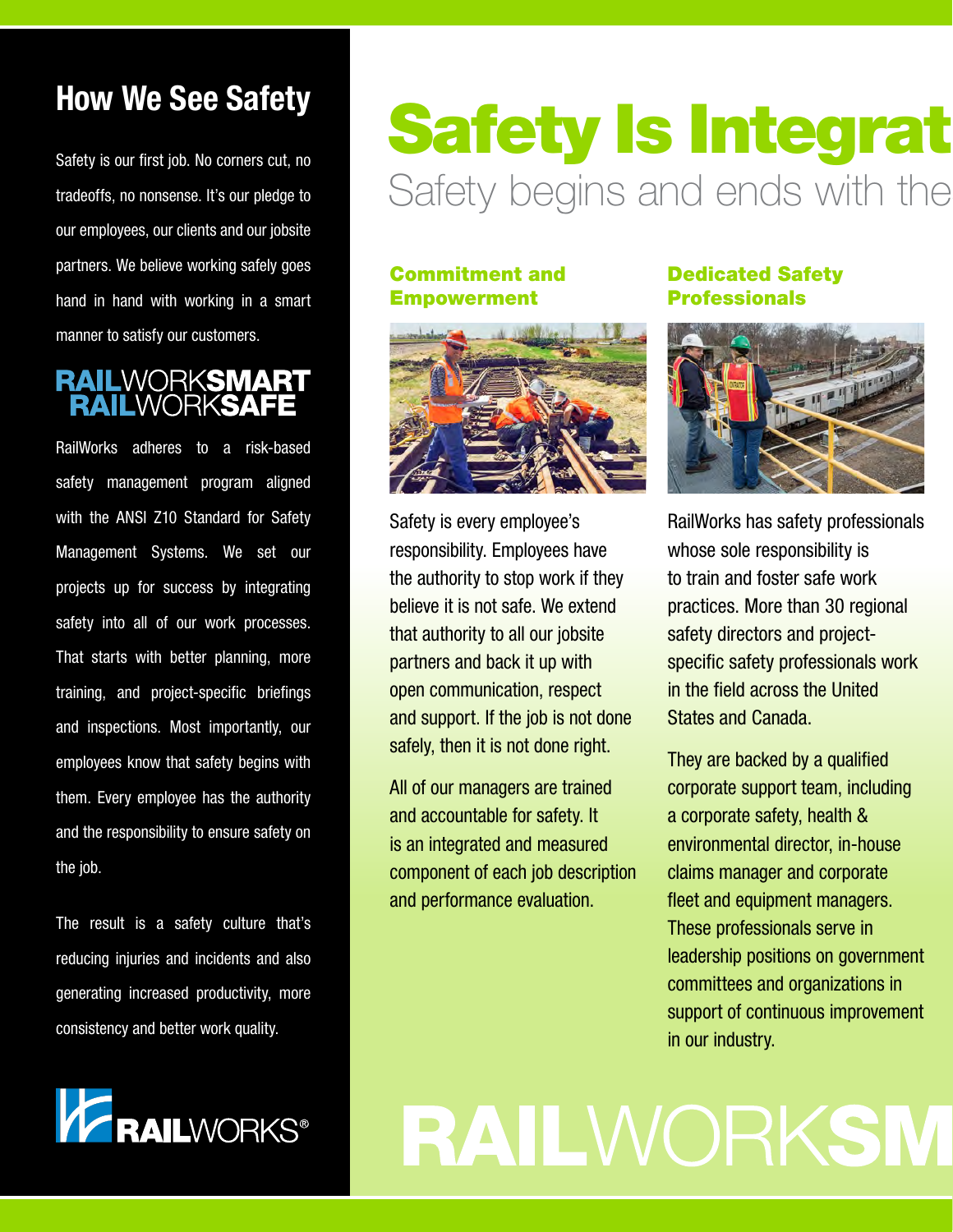### ed Into Everything We Do se fundamentals.

#### Safety Awareness and **Training**



The average RailWorks employee completes 80 hours of classroom training plus ongoing field training each year. New employees attend a thorough new-hire orientation and current employees participate in a safety and health training regimen to ensure they understand their work environment, operating rules and practices.

Additional training, some utilizing smart technology tools, addresses customer-specific requirements on equipment operation and working with tools. Employees also participate in ongoing safety-related activities, including mentoring and peer-to-peer field training, the Safety Suggestion Program and annual Safety Week.

### Consistent Field Procedures



We take a disciplined approach to plan the work and identify risks. At the beginning of each day and when conditions change, RailWorks conducts a job briefing to discuss the day's plan and target job hazards. These briefings are supplemented with weekly safety toolbox talks. We learn from incidents and implement solutions by drawing on ongoing safety inspections, audits, behaviorbased observations, job-hazard and root-cause analysis, and nearmiss reporting.

We also collaborate with our customers and jobsite partners to develop and coordinate work plans and practices and to improve safety management.

#### Compliance and **Certification**



RailWorks' goal is to exceed FRA/ Transport Canada, FTA, OSHA, state/province and municipality regulations and standards. We also work to achieve industry safety certifications to ensure we deliver the anticipated results without incident.

To enhance our compliance and emergency response efforts, we have implemented smart technology on many of our vehicles and rolling stock to monitor and manage safety and productivity.

## ART RAILWORKSAFE